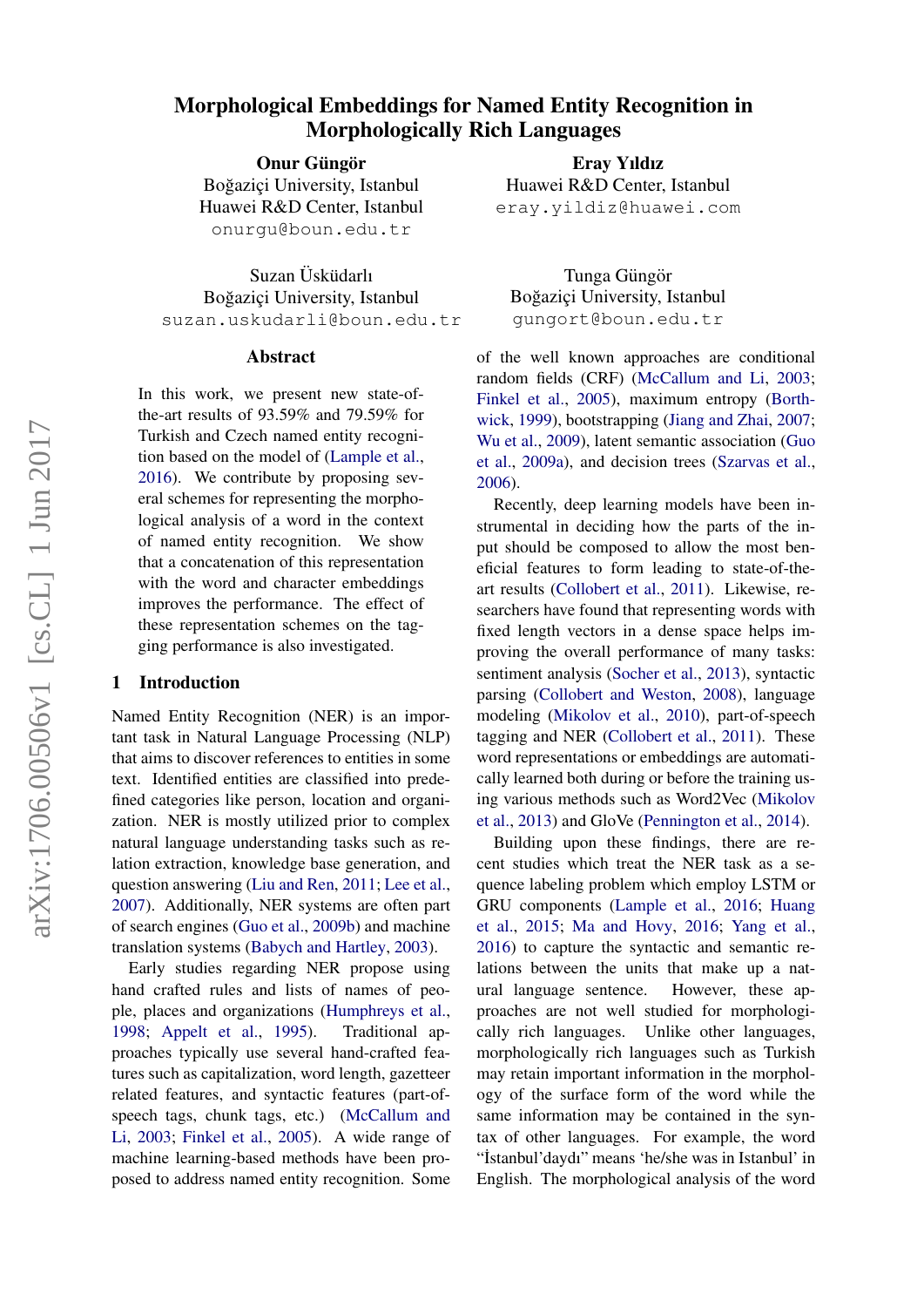is "˙Istanbul+Noun+Prop+A3sg+Pnon+LocˆDB+ Verb+Zero+Past+A3sg" where 'Prop' indicates a proper noun, 'A3sg' signifies the third singular person aggreement whereas 'Pnon' signifies no possesive agreement is active. 'DB' indicates a transition of Part-Of-Speech type usually induced by a derivative suffix [\(Oflazer,](#page-5-10) [1994\)](#page-5-10). In this case, the derivation is triggered by the '-di' suffix which was decoded as 'Past' tag which indicates past tense. As seen from the example, morphological tags may help in capturing syntactic and semantic information. In order to address this, character based embeddings in word representations [\(Lample et al.,](#page-4-0) [2016\)](#page-4-0) and entities tagged at character level [\(Kuru et al.,](#page-4-13) [2016\)](#page-4-13) were proposed for NER. Embedding based frameworks for representing morphology were also proposed in other contexts such as language modeling [\(Luong et al.,](#page-5-11) [2013;](#page-5-11) [dos Santos and Zadrozny,](#page-4-14) [2014;](#page-4-14) [Xu and](#page-5-12) [Liu,](#page-5-12) [2017;](#page-5-12) [Bhatia et al.,](#page-4-15) [2016;](#page-4-15) [Lankinen et al.,](#page-4-16) [2016\)](#page-4-16) and morphological tagging and segmenta-tion [\(Shen et al.,](#page-5-13) [2016;](#page-5-13) Cotterell and Schütze, [2017\)](#page-4-17). However, even though morphological tags have been employed in the past (Tür et al., [2003;](#page-5-14) [Yeniterzi,](#page-5-15) [2011\)](#page-5-15), our work is the first to propose an embedding based framework for representing the morphological analysis in the context of NER.

We build upon a state-of-the-art NER tagger [\(Lample et al.,](#page-4-0) [2016\)](#page-4-0) based on a sequential neural model with extensible word representations in Section [2.](#page-1-0) We show that augmenting the word representation with morphological embeddings based on Bi-LSTMs (Section [2.1\)](#page-1-1) improves the performance of the base model, which uses only pretrained word embeddings. We contribute by investigating various configurations of the morphological analysis of the surface form of a word (Section [2.2\)](#page-2-0). In Section [3.3,](#page-3-0) we compare the performance of several experiment setups which employ character and morphological embeddings in various combinations. We report F1-measures of 93.59% and 79.59% for Turkish and Czech respectively. These results are the state-of-the-art results com-pared to previous work [\(Demir and](#page-4-18) Özgür,  $2014$ ; Seker and Eryiğit, [2012\)](#page-5-16) which rely on a regularized averaged perceptron and CRF respectively both with hand crafted features.

# <span id="page-1-0"></span>2 Model

We formally define an input sentence as  $X =$  $(x_1, x_2, \ldots, x_n)$  where each  $x_i$  is a fixed length

vector of size d, consisting of embeddings that represent the *i*th word (See Section [2.1\)](#page-1-1).  $x_i$  are then fed to a Bi-LSTM which is composed of two LSTMs [\(Hochreiter and Schmidhuber,](#page-4-19) [1997\)](#page-4-19) treating the input forwards and backwards respectively. Thus we obtain these forward and backward components' cell matrices  $\vec{H}$  and  $\vec{H}$  which are both of size  $n \times p$ , where p is the number of dimensions of one component of the Bi-LSTM. Thus,  $\vec{H}_{i,j}$  is the value of jth dimension of *i*th output vector of the right component which corresponds to the ith word in the sentence. We then feed the concatenation of these matrices  $H =$  $[\vec{H}, \vec{H}]$  to a fully connected hidden layer of K output neurons.

To model the dependencies between the corresponding labels of consecutive input units, we follow a conditional random field (CRF) [\(Lafferty](#page-4-20) [et al.,](#page-4-20) [2001\)](#page-4-20) based approach. This dependency is clearly indicated by labels in IOB tagging scheme, i.e. B-PERSON, I-PERSON, etc.

To do this, we obtain a score vector at each position  $i$  and aim to minimize the following objective function for a single sample sentence  $X$ :

$$
s(X, y) = \sum_{i} A_{y_i, y_{i+1}} + \sum_{i} \xi_{i, y_i}
$$

where  $A_{i,j}$  represents the score of a transition from tag i to j and  $\xi_i$  are the tag scores at position i output by the uppermost fully connected layer. Using this model, we decode the most probable tagging sequence  $y^*$  as  $\arg \max_{\tilde{y}} s(X, \tilde{y})$ .

#### <span id="page-1-1"></span>2.1 Embeddings

It has been shown that modeling units of information in a natural language input as fixed length vectors is more effective at encoding semantic properties of the words compared to deciding on the features apriori [\(Collobert et al.,](#page-4-10) [2011;](#page-4-10) [Turian et al.,](#page-5-17) [2010\)](#page-5-17). Therefore we represent the input words,  $x_i$ , as a combination of three embeddings: *word*, *character*, and *morphological*. Thus the size d of  $x_i$  is  $d_w + 2d_m + 2d_c$ . We describe these embeddings below and illustrate in Figure [1.](#page-2-1)

**Word embeddings.** A vector of size  $d_w$  which is learned by the global objective function. However, we never learn this component from scratch, instead we load pretrained vectors.

Character embeddings. We learn another fixed length vector of size  $2d_c$  for each word. However, in contrast with a word embedding, we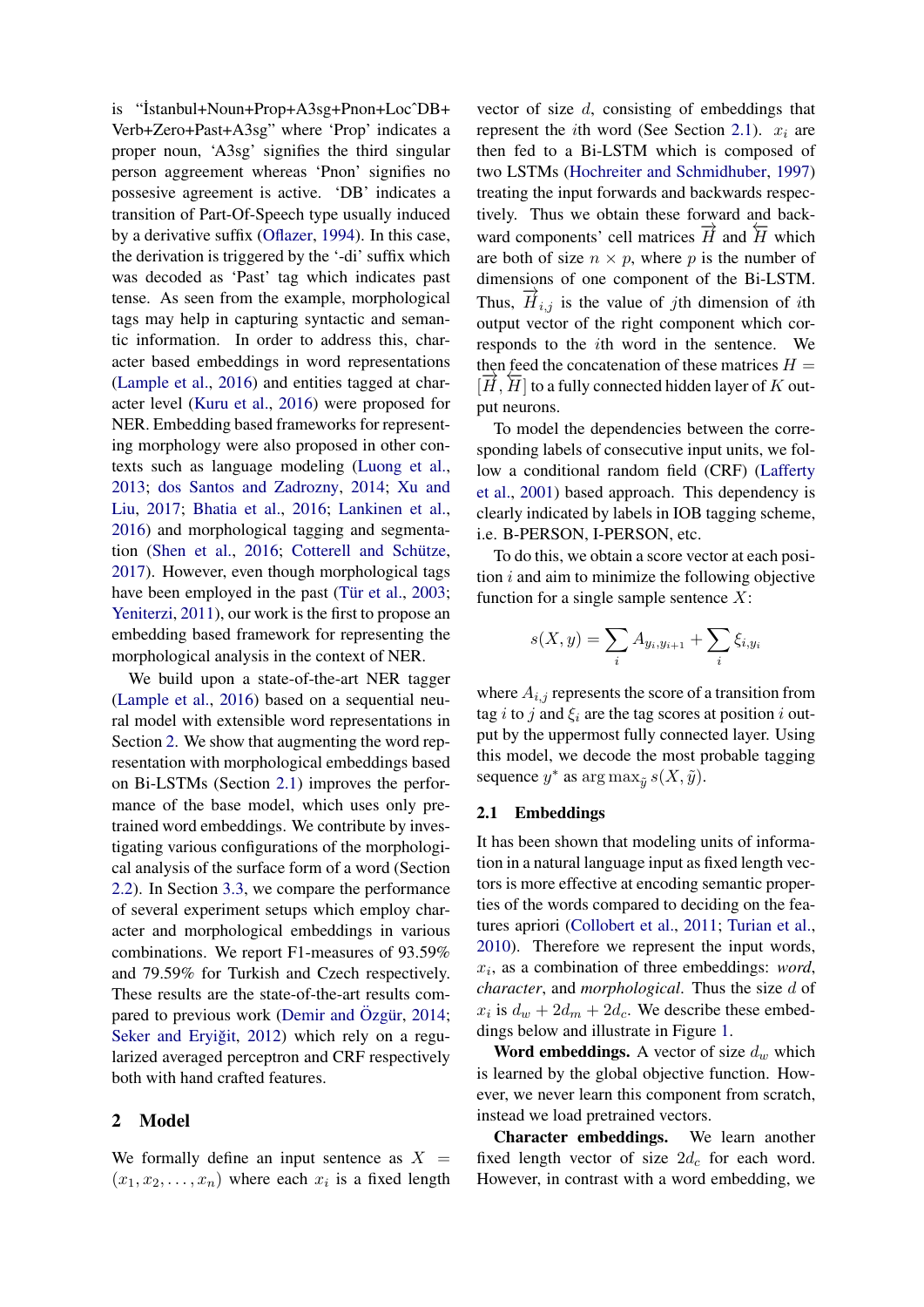want to capture the covert relationships in the sequence of characters of the word. To achieve this, we have a separate Bi-LSTM component for this embedding type with a cell dimension of  $d_c$ . We feed it with the characters of the surface form of  $x_i$  and concatenate the cell output of the forward and backward LSTMs to obtain the *character* embedding of the word.

Morphological embeddings. These are constructed similar to *character* embeddings. In this case, the individual tags of the morphological analysis are treated as a sequence and fed into the separate Bi-LSTM component for *morphological* embeddings to obtain a vector of length  $2d_m$ . We devised several different combinations of morphological tags which is explained in Section [2.2.](#page-2-0) To illustrate, we use the word 'evlerinde' which can both mean 'in their house' or 'in their houses' or 'in his/her houses' in Turkish. In Figure [1,](#page-2-1) we assume that the correct morphological analysis is 'ev+Noun+A3pl+P3sg+Loc', where 'A3pl' indicates 3<sup>rd</sup> person plural, 'P3sg' is the possessive marker for 3<sup>rd</sup> person singular, and 'Loc' is the locative case marker, thus can be translated as 'in his/her houses'.



<span id="page-2-1"></span>Figure 1: Bi-LSTM component for morphological embeddings.

# <span id="page-2-0"></span>2.2 Embedding configurations

We experimented with different combinations of morphological tags to discover an effective configuration for extracting the syntactic and semantic information in the morphological analysis of a token.

A simple embedding configuration is to use all morphological tags in the analysis along with or without the root (we call this WR and WOR re-

spectively). Secondly we tried to remove the tags between the root and the derivation boundary (DB) based on the information they carry may not be relevant in some aspects because of the transformation into a new word with partly different lexical and syntactic properties. We call this version WR ADB, i.e. "˙Istanbul+ˆDB+Verb+ Zero+Past+A3sg". Lastly, we devised a scheme in which we treat the string of morphological analysis as a surface form and process each character of this surface form as we did for *character* embeddings and call this scheme as  $CHAR$ .

### 3 Experiments

### 3.1 Training

The parameters to be learned by the training algorithm is the parameters of the Bi-LSTM in Section [2,](#page-1-0) the parameters of the Bi-LSTMs for the *character* and *morphological* embeddings and the word embeddings for each unique word. We experimented with several different choices for the number of dimensions for these parameters and observed that a choice of 100 for word embeddings, 200 for character embeddings and 200 for morphological embeddings. We trained the models by calculating the gradients using backpropagation algorithm and updating with stochastic gradient descent algorithm with a learning rate of 0.01. We also employed gradient clipping to handle gradients diverging from zero. We additionally used dropout on the inputs with probability 0.5.

# 3.2 Dataset

We train and evaluate our model with a corpus which is widely used in previous work on Turkish NER (Tür et al.,  $2003$ ). In addition to the entity tags and tokens, the corpus also contains the disambiguated morphological tags of input words. We observed many morphological analysis errors and incorrect entity taggings in the corpus (Tür [et al.,](#page-5-14) [2003\)](#page-5-14), probably as a result of automated analysis and labeling.

We obtained word embeddings<sup>[1](#page-2-2)</sup> of Turkish words as vectors of length 100 using the skipgram algorithm [\(Mikolov et al.,](#page-5-6) [2013\)](#page-5-6) on a corpus of 951M words [\(Yildiz et al.,](#page-5-18) [2016\)](#page-5-18), 2,045,040 of which are unique. This corpus consists of Turkish text extracted from several national newspapers, news sites, and book transcripts.

<span id="page-2-2"></span> $1$ We will make these word embeddings available at (we refrain from sharing the url during the review process).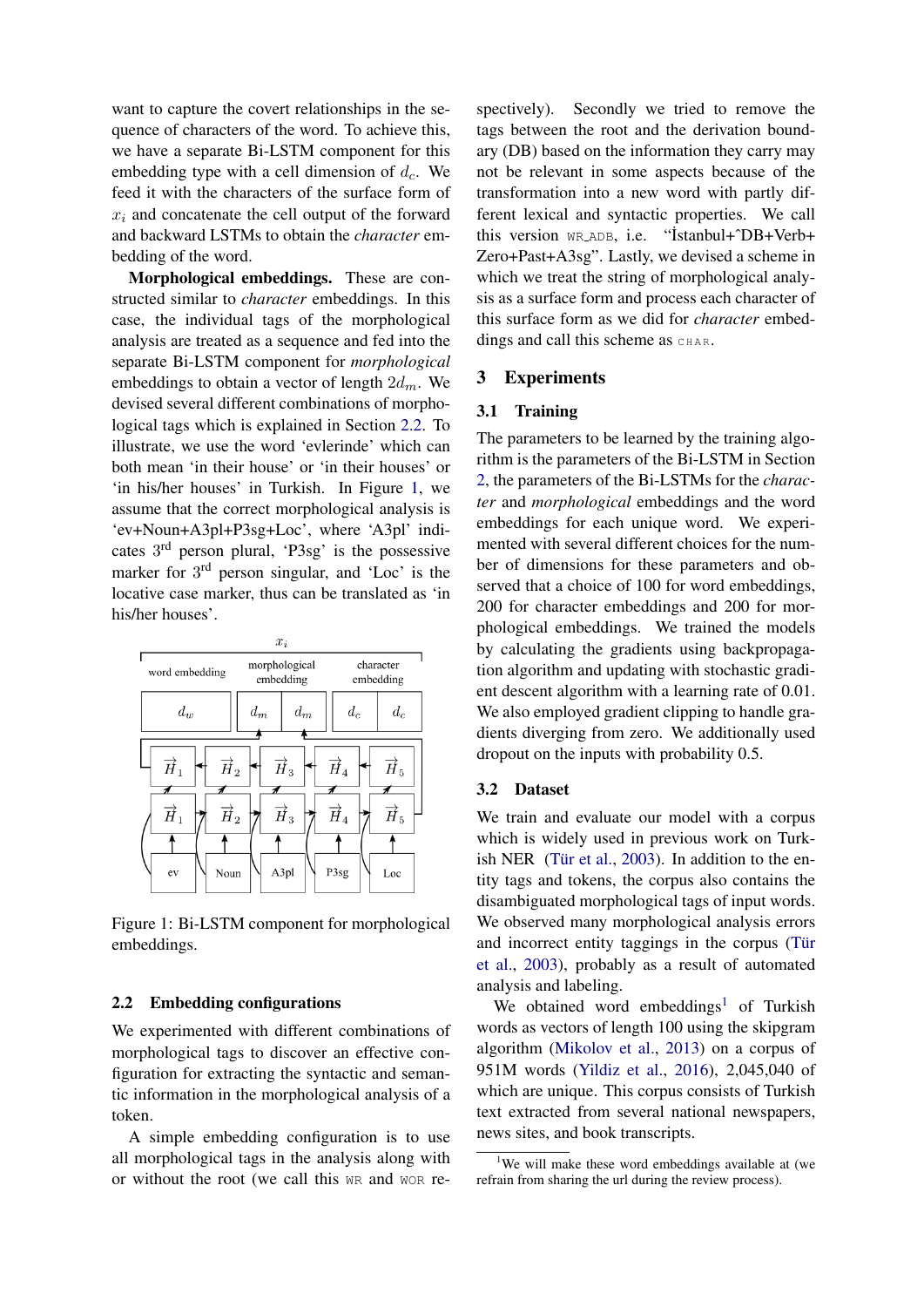| Turkish         |           |                          |       |  |
|-----------------|-----------|--------------------------|-------|--|
| WE (pretrained) |           |                          |       |  |
| <b>Setup No</b> | <b>CE</b> | MЕ                       | F1    |  |
|                 |           |                          | 90.96 |  |
| 2               |           | $ME(WR$ <sub>ADB</sub> ) | 90.76 |  |
| 3               |           | $ME$ (WR)                | 90.33 |  |
| 4               |           | $ME$ (CHAR)              | 92.79 |  |
| 5               |           | $ME($ WOR $)$            | 91.18 |  |
| 6               | CE        | ME(WRADB)                | 91.37 |  |
| 7               | CE        | $ME$ (WR)                | 91.09 |  |
| 8               | CE        | $ME$ (CHAR)              | 92.93 |  |
| 9               | CE        | $ME($ WOR $)$            | 93.59 |  |
| 10              | СE        |                          | 93.37 |  |
| Czech           |           |                          |       |  |
| 11              | СE        | $ME$ (char)              | 79.59 |  |

<span id="page-3-1"></span>Table 1: Best performing experiment setups.

# <span id="page-3-0"></span>3.3 Results

We observed that using pretrained word embeddings gave the best results compared to learning word embeddings while training the model. Therefore we only include the results of experiment setups with pretrained word embeddings in Table [1.](#page-3-1)

We start with comparing Setup 1 and 4 (and 5) and suggest that the morphological analysis does indeed contribute to higher performance with CHAR and WOR. However, Setup 2 and 3 did not reach the performance level of Setup 1. We suspect that the reason is the relatively high number of parameters when we include the 20030 roots into the model. This effect is also seen in Setup 6 and 7 which have a lower performance compared to Setups 8 and 9. However, we have to note that using character embeddings alone also improved the performance in Setup 10. Nevertheless, we see that the best performance is achieved in Setup 9 when both of them are employed. However, when we performed the McNemar's test [\(Dietterich,](#page-4-21) [1998\)](#page-4-21), we observed that the difference between them is not significant at 95% confidence level. We explain the difference in performance between Setup 4 and 5 with the errors in the morphological analysis which are mostly due to unknown or mispelled words. In those cases, the analysis become usually the same nominal case with 3rd person singular. We suspect that the fact that ME(CHAR) can process the root even if it is faulty allows it to capture useful information into the embedding.

Despite CE caused a large improvement gener-

ally, it provides a relatively small increase in Setup 8 compared to Setup 4. We believe that the reason behind this is that CE and ME(CHAR) competes with each other in representing the morphological information of the word. The reason that Setup 9 achieved higher performance compared to Setup 8 is probably because the missing roots in Setup 9 can be covered by CE combined with relatively lower complexity of ME(WOR).

We have also evaluated our model on text in Czech which is another morphologically rich language. To be able to compare our results, we used the CNEC 2.0 corpus in CoNLL format as other studies did (Konkol and Konopík, [2013\)](#page-4-22). We chose to include only the ME(CHAR) setup for Czech because it gave good results both with and without character embeddings.

Lastly, we compare our best results with previous state-of-the-art in Table [2.](#page-3-2) The performance of (Seker and Eryiğit, [2012\)](#page-5-16) without gazetteers is 89.55%, [\(Kuru et al.,](#page-4-13) [2016\)](#page-4-13) does not employ any external data and [\(Demir and](#page-4-18) Özgür, [2014\)](#page-4-18) still relies on hand-crafted features despite exploiting word embeddings trained externally.

|                           | <b>F1-Measure</b> |              |
|---------------------------|-------------------|--------------|
| Model                     | Turkish           | <b>Czech</b> |
| (Kuru et al., 2016)       | 91.30             | 72.19        |
| (Demir and Özgür, 2014)   | 91.85             | 75.61        |
| (Seker and Eryiğit, 2012) | 91.94             | N/A          |
| This work                 | 93.59             | 79.59        |

<span id="page-3-2"></span>Table 2: Comparison with previous work.

# 4 Conclusions

In this work, we demonstrated a new state-of-theart system for Turkish and Czech named entity recognition using the model of [\(Lample et al.,](#page-4-0) [2016\)](#page-4-0). We introduced embedding configurations to understand the affect of different combinations of the morphological tags. Using these configurations, we showed that augmenting word representations with morphological embeddings improves the performance. However, the contribution of morphological embeddings seems to be subsumed by character embeddings in some of these configurations. Thus a thorough examination and comparison of character and morphological embeddings learned in this sense is required for further discussion.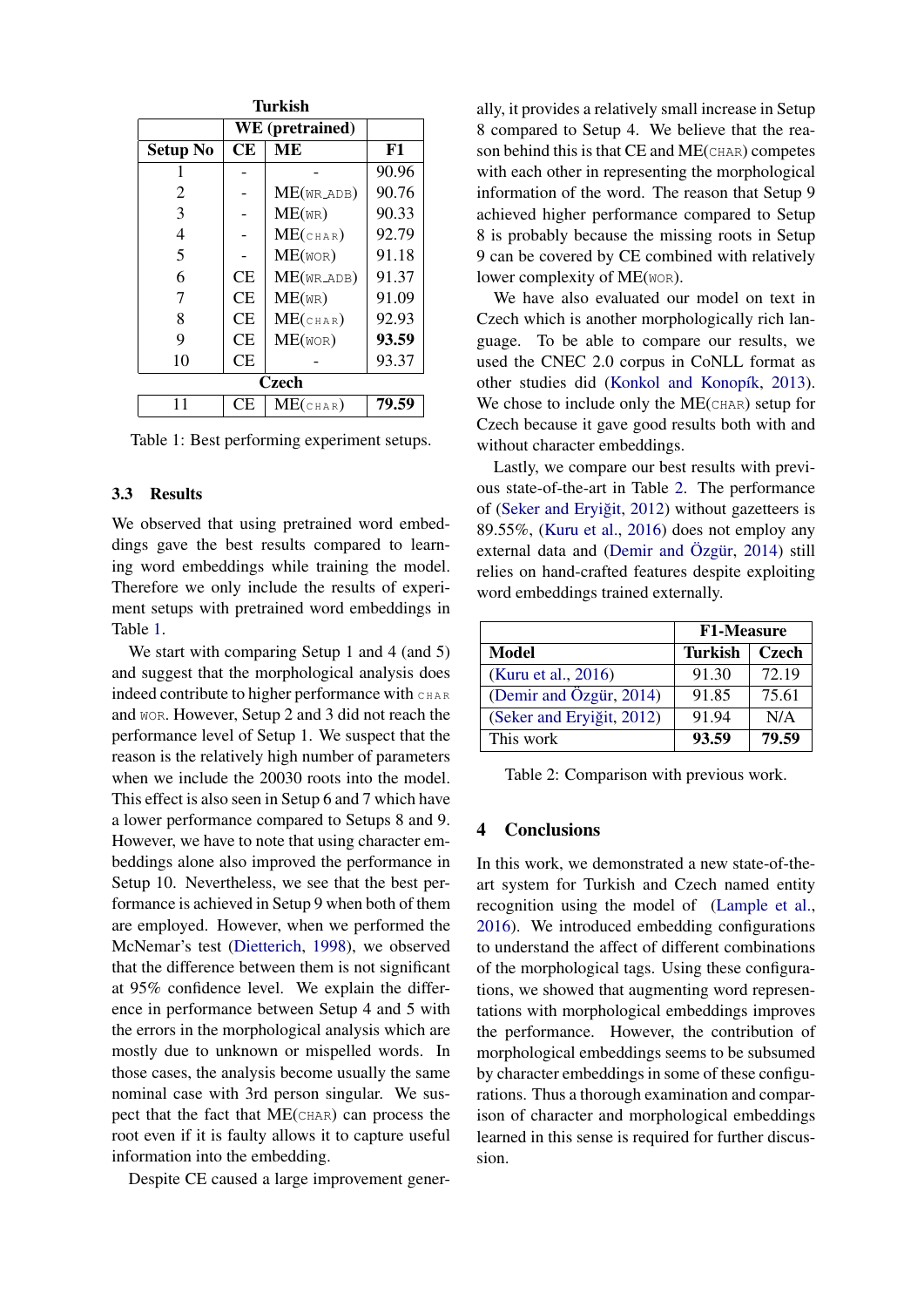#### References

- <span id="page-4-5"></span>Douglas E Appelt, Jerry R Hobbs, John Bear, David Israel, Megumi Kameyama, David Martin, Karen Myers, and Mabry Tyson. 1995. SRI International FAS-TUS system: MUC-6 test results and analysis. In *Proceedings of the 6th Conference on Message Understanding*. ACL, pages 237–248.
- <span id="page-4-3"></span>Bogdan Babych and Anthony Hartley. 2003. Improving machine translation quality with automatic named entity recognition. In *Proceedings of the 7th International EAMT Workshop on MT and Other Language Technology Tools, Improving MT through Other Language Technology Tools: Resources and Tools for Building MT*. ACL, pages 1–8.
- <span id="page-4-15"></span>Parminder Bhatia, Robert Guthrie, and Jacob Eisenstein. 2016. Morphological priors for probabilistic neural word embeddings. In *EMNLP*.
- <span id="page-4-7"></span>Andrew Eliot Borthwick. 1999. *A Maximum Entropy Approach to Named Entity Recognition*. Ph.D. thesis, New York University, New York, NY, USA.
- <span id="page-4-11"></span>Ronan Collobert and Jason Weston. 2008. [A uni](https://doi.org/10.1145/1390156.1390177)[fied architecture for natural language processing.](https://doi.org/10.1145/1390156.1390177) In *Proceedings of the 25th International Conference on Machine Learning - ICML 08*. ACM. [https://doi.org/10.1145/1390156.1390177.](https://doi.org/10.1145/1390156.1390177)
- <span id="page-4-10"></span>Ronan Collobert, Jason Weston, Léon Bottou, Michael Karlen, Koray Kavukcuoglu, and Pavel Kuksa. 2011. Natural language processing (almost) from scratch. *Journal of Machine Learning Research* 12(Aug):2493–2537.
- <span id="page-4-17"></span>Ryan Cotterell and Hinrich Schütze. 2017. Joint semantic synthesis and morphological analysis of the derived word. *CoRR* abs/1701.00946.
- <span id="page-4-18"></span>Hakan Demir and Arzucan Özgür. 2014. Improving named entity recognition for morphologically rich languages using word embeddings. In *Machine Learning and Applications (ICMLA), 2014 13th International Conference on*. IEEE, pages 117–122.
- <span id="page-4-21"></span>Thomas G Dietterich. 1998. Approximate statistical tests for comparing supervised classification learning algorithms. *Neural Computation* 10(7):1895– 1923.
- <span id="page-4-14"></span>Cícero Nogueira dos Santos and Bianca Zadrozny. 2014. Learning character-level representations for part-of-speech tagging. In *ICML*.
- <span id="page-4-6"></span>Jenny Rose Finkel, Trond Grenager, and Christopher Manning. 2005. Incorporating non-local information into information extraction systems by Gibbs sampling. In *Proceedings of the 43rd Annual Meeting of ACL*. ACL, pages 363–370.
- <span id="page-4-9"></span>Honglei Guo, Huijia Zhu, Zhili Guo, Xiaoxun Zhang, Xian Wu, and Zhong Su. 2009a. Domain adaptation with latent semantic association for named entity recognition. In *Proceedings of Human Language*

*Technologies: The 2009 Annual Conference of the NAACL*. ACL, pages 281–289.

- <span id="page-4-2"></span>Jiafeng Guo, Gu Xu, Xueqi Cheng, and Hang Li. 2009b. Named entity recognition in query. In *Proceedings of the 32nd International ACM SIGIR Conference on Research and Development in Information Retrieval*. ACM, pages 267–274.
- <span id="page-4-19"></span>Sepp Hochreiter and Jürgen Schmidhuber. 1997. Long short-term memory. *Neural Computation* 9(8).
- <span id="page-4-12"></span>Zhiheng Huang, Wei Xu, and Kai Yu. 2015. Bidirectional LSTM-CRF models for sequence tagging. *arXiv preprint arXiv:1508.01991* .
- <span id="page-4-4"></span>Kevin Humphreys, Robert Gaizauskas, Saliha Azzam, Chris Huyck, Brian Mitchell, Hamish Cunningham, and Yorick Wilks. 1998. University of Sheffield: Description of the LaSIE-II system as used for MUC-7. In *Proceedings of the Seventh Message Understanding Conferences (MUC-7)*. ACL.
- <span id="page-4-8"></span>Jing Jiang and Cheng Xiang Zhai. 2007. Instance weighting for domain adaptation in NLP. In *Proceedings of the 45th Annual Meeting of the Association for Computational Linguistics*. ACL, Prague, volume 7, pages 264–271.
- <span id="page-4-22"></span>Michal Konkol and Miloslav Konopík. 2013. Crfbased czech named entity recognizer and consolidation of czech ner research. In Ivan Habernal and Václav Matoušek, editors, Text, Speech and Dia*logue*, Springer Berlin Heidelberg, volume 8082 of *Lecture Notes in Computer Science*, pages 153–160.
- <span id="page-4-13"></span>Onur Kuru, Ozan Arkan Can, and Deniz Yuret. 2016. [Charner: Character-level named entity recognition.](http://aclweb.org/anthology/C16-1087) In *Proceedings of COLING 2016, the 26th International Conference on Computational Linguistics: Technical Papers*. The COLING 2016 Organizing Committee, Osaka, Japan, pages 911–921. [http://aclweb.org/anthology/C16-1087.](http://aclweb.org/anthology/C16-1087)
- <span id="page-4-20"></span>John Lafferty, Andrew McCallum, and Fernando Pereira. 2001. Conditional random fields: Probabilistic models for segmenting and labeling sequence data. In *Proceedings of the eighteenth international conference on machine learning, ICML*. volume 1, pages 282–289.
- <span id="page-4-0"></span>Guillaume Lample, Miguel Ballesteros, Sandeep Subramanian, Kazuya Kawakami, and Chris Dyer. 2016. Neural architectures for named entity recognition. In *Proceedings of NAACL-HLT 2016*. pages 260– 270.
- <span id="page-4-16"></span>Matti Lankinen, Hannes Heikinheimo, Pyry Takala, Tapani Raiko, and Juha Karhunen. 2016. A character-word compositional neural language model for finnish. *CoRR* abs/1612.03266.
- <span id="page-4-1"></span>Changki Lee, Yi-Gyu Hwang, and Myung-Gil Jang. 2007. [Fine-grained named entity recognition](https://doi.org/10.1145/1277741.1277915) [and relation extraction for question answering.](https://doi.org/10.1145/1277741.1277915) In *Proceedings of the 30th Annual International*